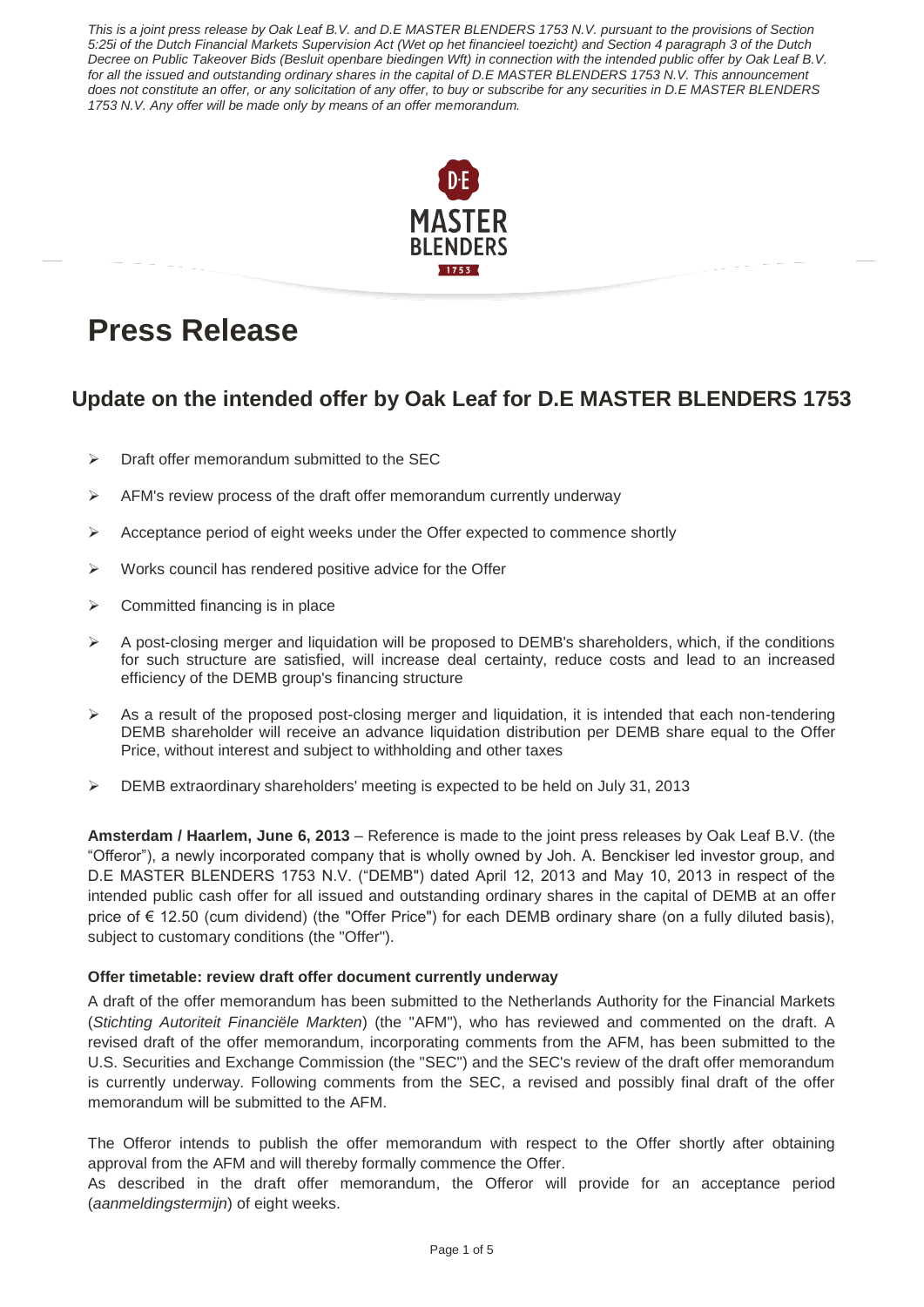

# **Works council has rendered positive advice**

The works council of Koninklijke Douwe Egberts B.V. ("KDE") has rendered positive advice in respect of (i) the support, recommendation and execution by DEMB's board of directors (the "Board") of the Offer and (ii) the financing of the Offer, as well as any action required for the implementation of (i) and (ii). The works council of KDE has also been requested to render its advice in respect of the unanimous support,

recommendation and execution by the Board of the merger proposal with respect to the Legal Merger (as defined below) (the "Merger Proposal"). It is currently expected that this advice procedure will be completed before commencement of the Offer.

#### **Merger clearance filings**

On May 14, 2013, the Offeror submitted a merger notification with the European Commission. In addition, the Offeror made a filing with the Federal Antimonopoly Service of Russia on May 13, 2013. The Offeror and DEMB are confident that they will secure all relevant competition approvals before the end of the acceptance period.

#### **Governance**

The Offeror intends to nominate Michel Cup for appointment as executive member of the Board by DEMB's Extraordinary General Meeting of Shareholders, which appointment shall become effective as per settlement of the Offer.

#### **Post-Closing Merger and Liquidation**

As further described in the draft offer memorandum, the Offeror and DEMB have agreed in principle to certain arrangements to facilitate the Offeror acquiring 100% of the shares of a legal successor of DEMB and full ownership of DEMB's business (the "Post-Closing Merger and Liquidation") as soon as practically possible after completion of the Offer and upon the fulfillment of certain conditions. As a result of the Post-Closing Merger and Liquidation, it is intended that each DEMB shareholder that did not accept the Offer will receive an advance liquidation distribution per DEMB share equal to the Offer Price, without interest and subject to withholding and other taxes.

The Post-Closing Merger and Liquidation will reduce costs and lead to an increased efficiency of the DEMB group's financing structure and also increases the likelihood of the consummation of the Offer and allows DEMB's shareholders to obtain cash for their shares without any action from their part.

As part of these arrangements, the Offeror and DEMB have agreed that DEMB will convene an Extraordinary General Meeting of Shareholders, including to discuss and vote on the Merger Proposal, subject to (i) the completion of any required works council advice procedures and (ii) the SEC either (a) having declared effective a registration statement relating to the Legal Merger under the U.S. Securities Act of 1933 or (b) having granted an exemption from such obligation.

If DEMB's Extraordinary General Meeting of Shareholders votes in favor of the Legal Merger and, subsequently, the Offer is declared unconditional with an acceptance level that is less than the minimum acceptance of 95% of DEMB's issued and outstanding ordinary shares on a fully diluted basis (the "Minimum Acceptance Condition"), the Offeror may resolve to continue to pursue the Post-Closing Merger and Liquidation.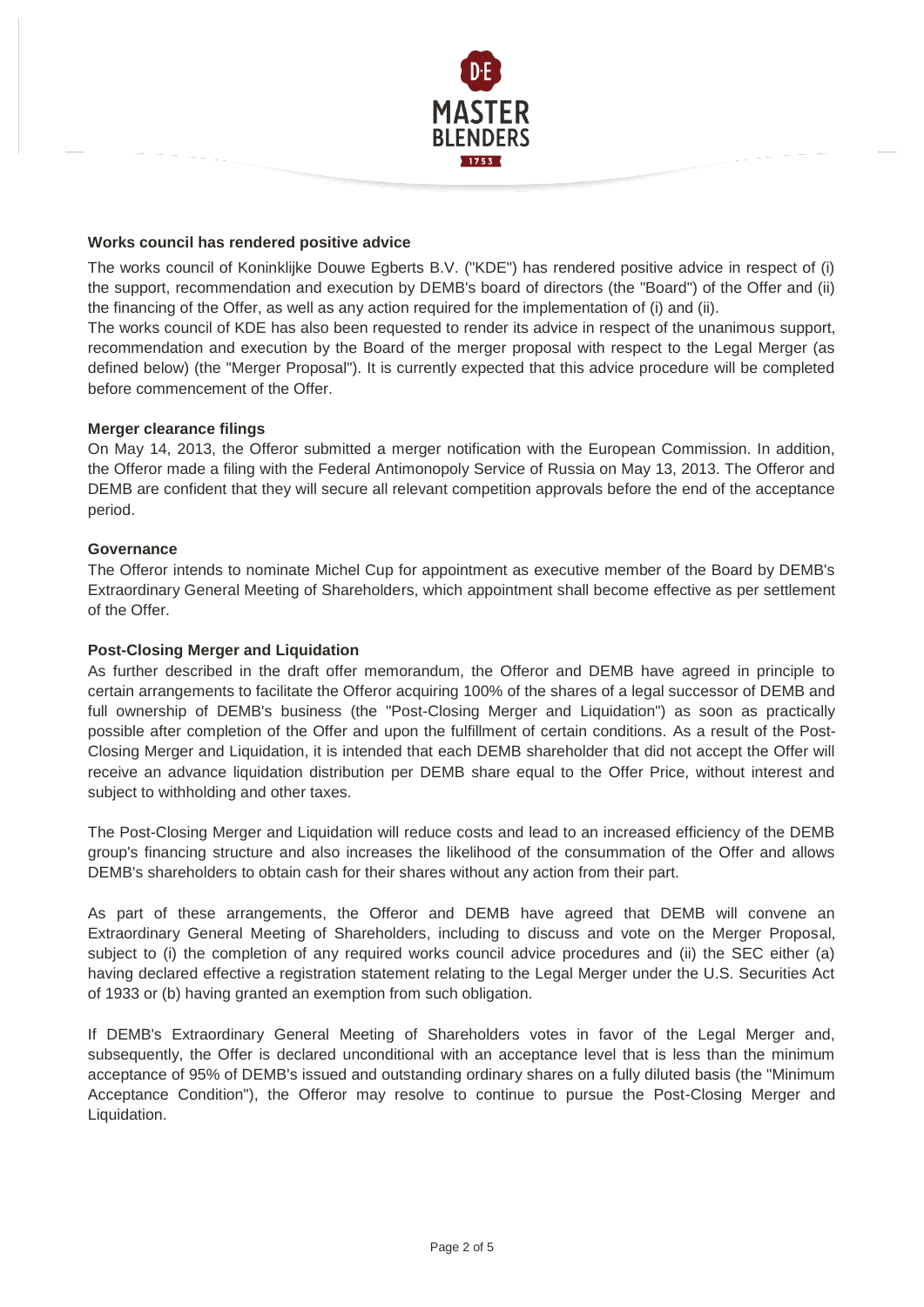

The Offeror and DEMB have agreed that the Offeror will waive the Minimum Acceptance Condition, if (i) DEMB's Extraordinary General Meeting of Shareholders has voted in favor of the Legal Merger and such resolution is in full force and effect, (ii) there is a minimum acceptance of 80% of the DEMB's issued and outstanding ordinary shares on a fully diluted basis at the end of the acceptance period, (iii) the Offeror has obtained a waiver under the senior facilities agreement with respect to the Offer (the "SFA") in accordance with the provisions of the SFA to waive the Minimum Acceptance Condition without any change to the terms or conditions of the SFA and without supplemental terms or conditions (other than such waiver) and (iv) nothing shall have occurred that will prevent or delay, or is reasonably expected to prevent or delay in any material respect, the completion of the Post-Closing Merger and Liquidation in accordance with its contemplated terms, which shall for the avoidance of doubt include that the Merger Proposal shall not have been withdrawn, and no non-frivolous claim or non-frivolous objection based on law or contract is made that will materially adversely affect or is reasonably likely to materially adversely affect the implementation of the Post-Closing Merger and Liquidation in accordance with its contemplated terms (including the transfer of all assets and liabilities of DEMB to Oak Sub B.V. ("Oak Sub")).

In summary, the Post-Closing Merger and Liquidation consists of the following transaction steps:

- DEMB will merge and disappear into Oak Sub, an indirect wholly owned non-listed subsidiary of the Offeror. As part of this merger, the non-tendering Shareholders will receive shares in the capital of New Oak B.V. ("New Oak"), a direct wholly owned non-listed subsidiary of the Offeror and the sole shareholder of Oak Sub, on a share-for-share basis (the "Legal Merger"). As a consequence, DEMB will be delisted from Euronext Amsterdam.
- New Oak will sell and transfer the shares in Oak Sub to the Offeror against payment of the Offer Price multiplied by the total number of shares in the capital of New Oak, in the form of cash and a loan note.
- New Oak will be liquidated and it is intended that the cash consideration will be distributed by means of an advance liquidation distribution to the shareholders of New Oak, other than the Offeror, and the advance liquidation distribution to the Offeror will be set-off against the note.
- It is intended that the amount of the advance liquidation distribution per share in the capital of New Oak will be equal to the Offer Price, without interest and subject to withholding and other taxes.

On the basis of a tax ruling issued by the Dutch tax authorities, generally the amount of Dutch dividend withholding tax on the advance liquidation distribution would be approximately  $\epsilon$  0.436 per New Oak share (15% of € 2.909 per New Oak share, being the excess of the advance liquidation distribution over the recognized average paid-in capital), which is approximately 3.5% of the Offer Price.

If the Offer is declared unconditional, DEMB's shareholders will be able to tender their shares during a postclosing acceptance period (*na-aanmeldingstermijn*) of at least five business days and, as a result, avoid the consequences of the Post-Closing Merger and Liquidation.

If, immediately following the post-closing acceptance period, the Offeror and its affiliates, alone or together with DEMB, hold at least 95% of DEMB's aggregated issued share capital on a fully diluted basis, the Offeror will not pursue the Post-Closing Merger and Liquidation, but will commence a statutory buy-out (*uitkoopprocedure*) in order to acquire the remaining DEMB shares not tendered and not held by the Offeror, its affiliates or DEMB.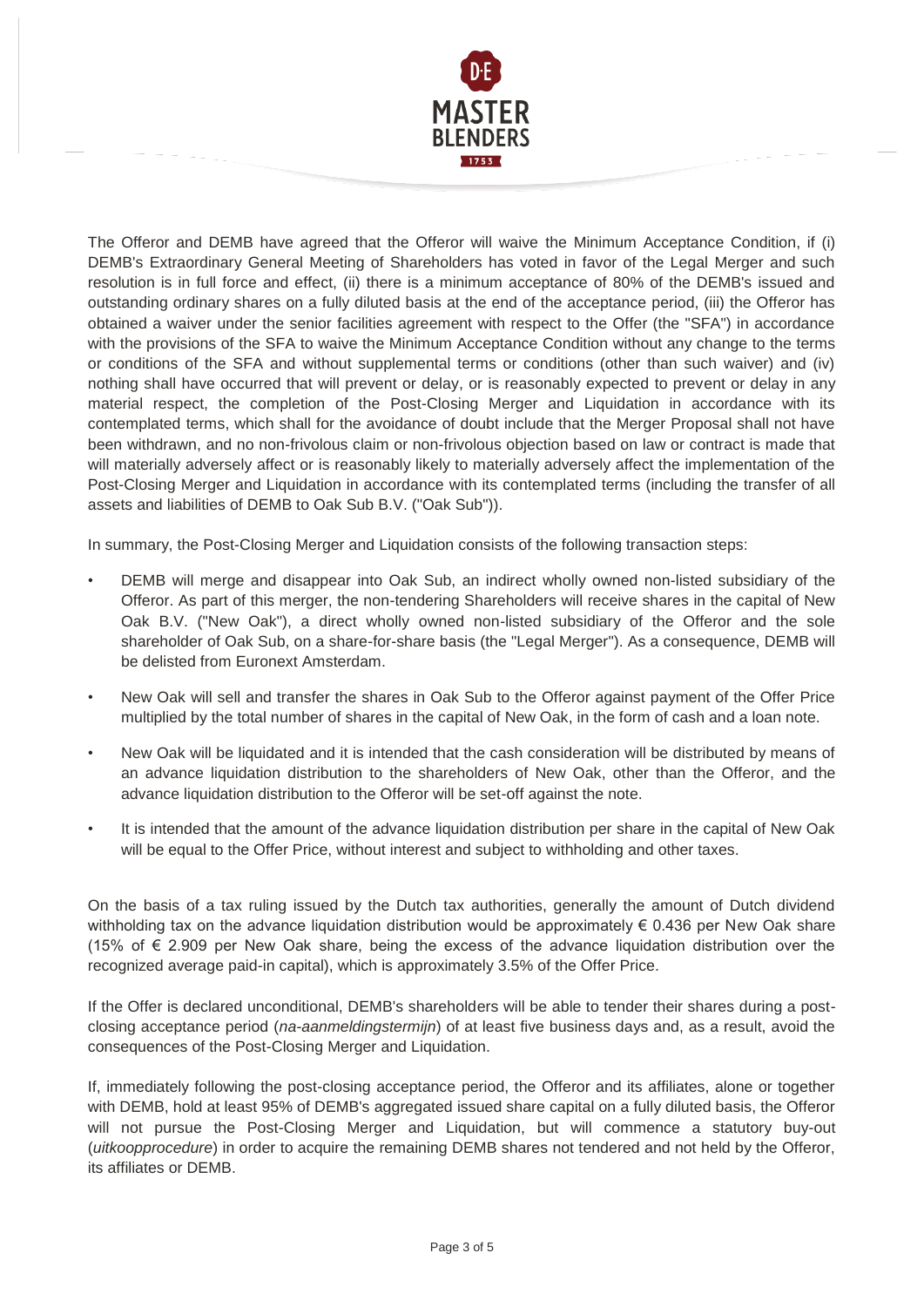

# **Offer conditions**

As further described in the draft offer memorandum, the consummation of the Offer will be subject to the satisfaction or waiver of the following Offer conditions:

- (i) the Minimum Acceptance Condition;
- (ii) relevant competition clearances for the Offer having been obtained;
- (iii) no revocation or change of the recommendation by the Board;
- (iv) the members of the Board shall not have taken any action that frustrates the Offer;
- (v) DEMB's Extraordinary General Meeting of Shareholders having adopted certain resolutions;
- (vi) no material breach of the merger protocol having occurred;
- (vii) the USPP tender agreements with the holders of DEMB's USPP notes being in full force and effect;
- (viii) the supervisory board of KDE not having revoked its approval of the financing of the Offer;
- (ix) no material adverse change having occurred;
- (x) no notification having been received from the AFM that preparations of the Offer are in breach of the offer rules; and
- (xi) no order, stay, judgment, decree or suit having been issued or initiated by a governmental authority prohibiting or materially delaying the transaction.

Without prejudice to the Offeror's obligation to waive the Minimum Acceptance Condition upon the fulfillment of certain conditions as described above, the Offeror may also waive the Minimum Acceptance Condition if the acceptance level is below 80%, unless the acceptance level is below 66.67% in which case prior approval of DEMB is required.

# **For more information**

# **D.E MASTER BLENDERS 1753**

| <b>Contact Investor Relations</b> | <b>Corporate Communications</b> |
|-----------------------------------|---------------------------------|
| Robin Jansen                      | Michiel Quarles van Ufford      |
| +31 20 558 1014                   | +31 20 558 1080                 |
| investor-relations@DEMB.com       | media-relations@DEMB.com        |

#### **The Offeror**

**Contact European Media: Hill+Knowlton US Media: Abernathy McGregor**  Ingo Heijnen or Frans van der Grint Tom Johnson +31 20 404 47 07 +1 212 371-5999

# **Important information for DEMB shareholders**

The information in this press release is not intended to be complete and for further information explicit reference is made to the offer memorandum, when finally published. The offer memorandum will contain details of the intended Offer.

This announcement is neither an offer to purchase nor a solicitation of an offer to sell securities, including shares in DEMB. The public offer for the issued and outstanding ordinary shares of DEMB described in this announcement has not commenced. At the time the Offer is commenced, the Offeror will file a Tender Offer Statement on Schedule TO with the SEC, and DEMB will file a Solicitation/Recommendation Statement on Schedule 14D-9 with respect to the Offer.